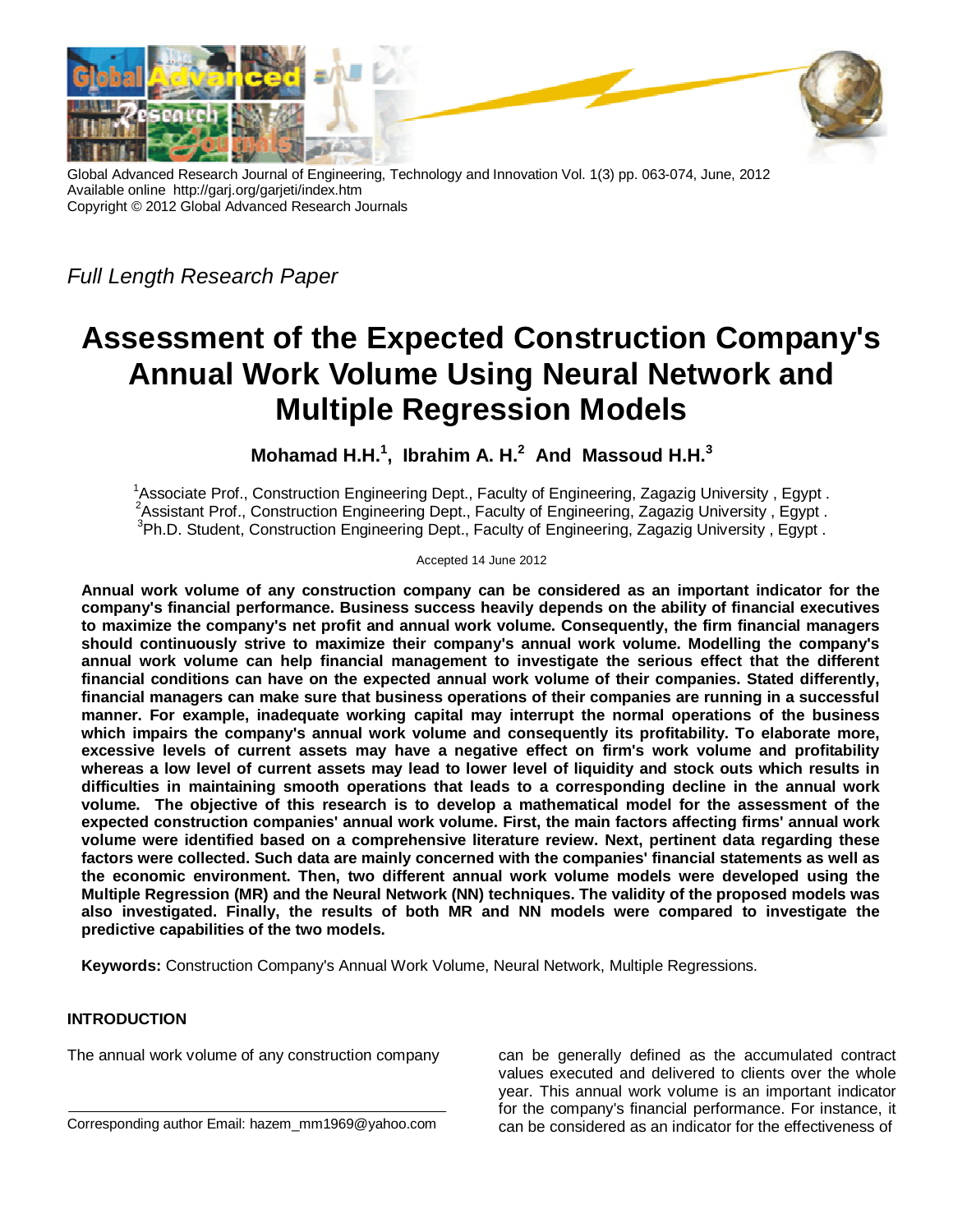using the firm's total assets. It can also measure the ability of the company to successfully compete in the construction market. Consequently, the annual work volume maximization can be generally considered as one of the main targets that company's are seeking to achieve. So, firm's financial managers should have a reliable tool to investigate the serious effect of the different financial conditions on the expected annual work volume of the firm. Such, conditions should reflect the different scenarios of the company financial policy. They should also represent the important inputs of the construction market as well as the local economic conditions.

The objective of this research is to develop a suitable tool for construction companies' annual work volume assessment. Such tool can help financial planners to arrive at a reliable assessment for the expected annual work volume of their companies. Moreover, the companies' stockholders can have a clear picture regarding the future performance of their investment. Again, such tool should take into consideration the different conditions regarding the company's financial policy as well as the market and economic conditions. This study was conducted through a number of sequential steps. First, the main factors affecting construction companies' annual work volume were identified based on a review of the corresponding literatures. Next, financial data of a selected sample of the Egyptian construction companies were collected from the Egyptian Stock Exchange (ESE). Moreover, data regarding the local construction market and the Egyptian local economy were also collected. Such data definitely include the Demand on Construction, Inflation rate and Gross Domestic Product (GDB) data. Then, two different models were developed to be used as a tool for construction companies' annual work volume assessment. These two models were developed using Multiple Regression (MR) and Neural Network (NN) techniques. Finally, the results of the two models were compared to explore the more reliable tool for the construction companies' annual work volume assessment.

### **Factors Affecting Annual Work Volume of a Construction Company**

Through this paper a comprehensive literature review was performed in order to identify the most significant factors affecting the annual work volume of any construction company. Annual work volume, as a main indicator for the companies' financial performance, was the main issue of many researches. Smith (1980) signified the implications of working capital management on the value, risk and profitability of firms. Referring to his earlier studies, he made a search on the factors that might determine the financial performance of a firm.

Such, factors mainly include: leverage, level of economic activity on the country, firm growth, operating cash flow, firm size, and nature of industry, firm operating cycle and return on assets. Pinches (1991) stated that, there is a long debate on the risky/return trade off between different working capital polices. More aggressive working capital polices are associated with higher return and risk, while conservative working capital polices are concerned with the lower risk and return. Deloof (2003) explained that the level of the company's current assets and working capital, in respect of the company's total corporate structure and flow off funds is a trade off relationship between profitability and risk. He analyzed a sample of large Belgian firms. His results confirmed that Belgian firms can improve their financial performance by reducing the number of day's accounts receivable and reducing inventories. Jose (1996) examined the relationship between aggressive working capital management and financial performance of US firms using the Cash Conversion Cycle (CCC) as a measure of working capital management where, a shorter CCC represents the aggressiveness of working capital management. His results indicated a significant negative relationship between the cash conversion cycle and profitability. Rehman (2006) studied the impact of the different variables of working capital management including: average collection period, inventory turnover in days, and average payment period and cash conversion cycle on the firm financial performance. He concluded that there is a strong negative relationship between the above working capital factors and the profitability of firms. Moreover, Afza and Nazir (2007) concluded that there is a negative relationship between the profitability measures of firms and the degree of aggressiveness of these firms working capital investment and financing polices.

In summary, the aforesaid literature unfolds some interesting debate in the determining factors of the annual work volume. The determining factors include both internal and external components. Researchers have investigated numerous factors in this regard. Leverage, operating cash flows, return on assets, debt ratio, business indicators, market performance and ratio of fixed to total assets make a list of internal micro level factors. The external micro/macro level factors include: cost of financing, level of economic activity, firm growth, industry effects, seasonal implications on sales volume and supplies. There are some factors identified by literature that can be attributed both to internal and external categories. Firm growth depends on both internal and external conditions. Likewise are higher market share of business, product image relevant to competition and size of the firm.

Based on the above comprehensive review of literature, twenty three factors were being identified as the most significant factors affecting the construction companies' annual work volume. According to Table 1 these factors were classified into two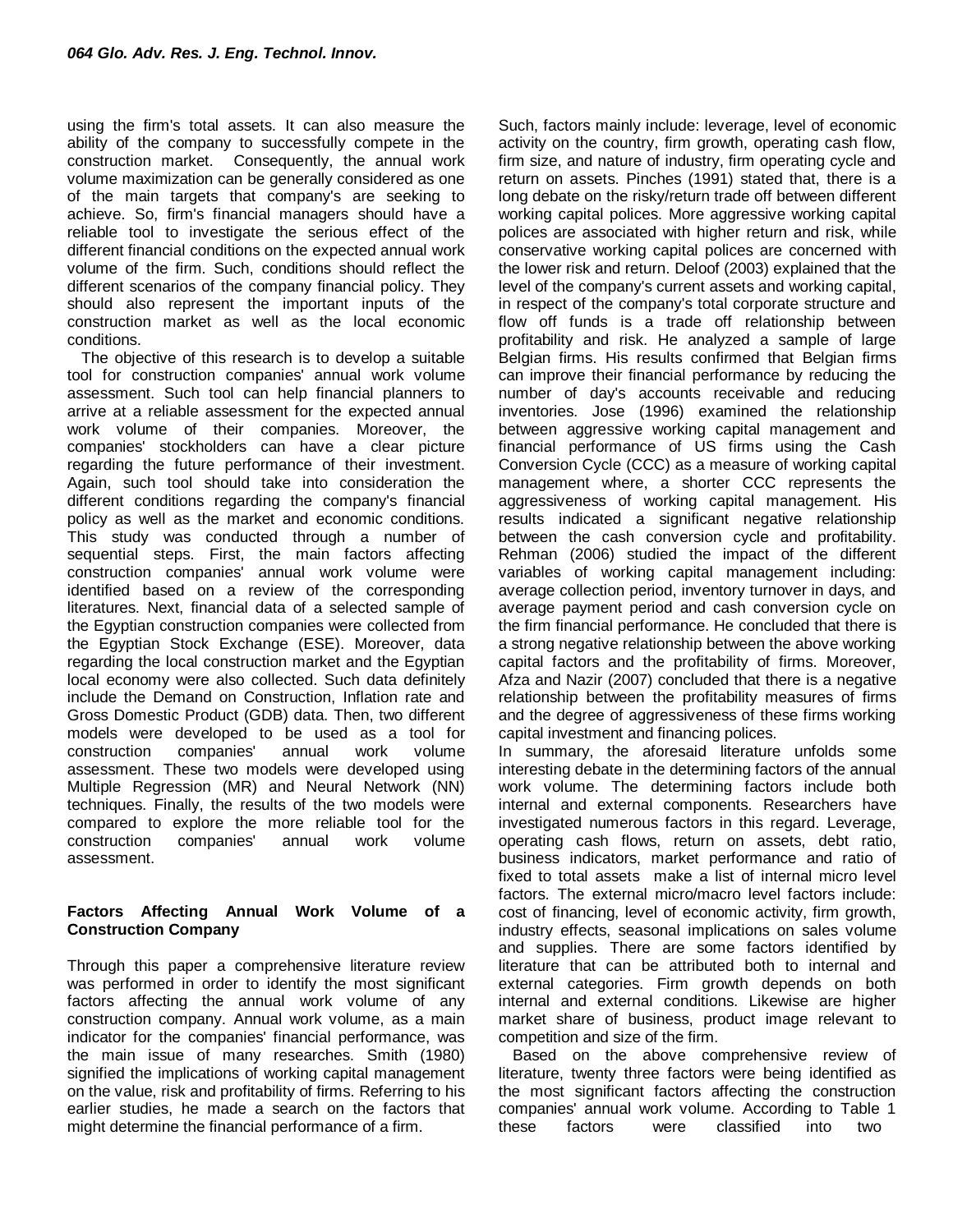| Category | <b>Category Description</b>                         | <b>Factor Description</b>                                                                                                                                                                                                                                                                                                                                                                                                                       | Symbol                                                                                                                                         |
|----------|-----------------------------------------------------|-------------------------------------------------------------------------------------------------------------------------------------------------------------------------------------------------------------------------------------------------------------------------------------------------------------------------------------------------------------------------------------------------------------------------------------------------|------------------------------------------------------------------------------------------------------------------------------------------------|
| (1)      | Internal Factors (firm related<br>factors)          | (1) Business Size<br>(2) Sales Growth<br>(3) Operating Cash Flow<br>(4) Return On Assets<br>(5) Leverage<br>(6) Firm Debt Ratio<br>(7) Firm Market Power<br>(8) Cash Conversion Cycle<br>(9) Working Capital Policy<br>(10) Inventory Turnover Rate<br>(11) Inventory Management Efficiency<br>(12) Receivables Management Efficiency<br>(13) Liabilities Management Efficiency<br>(14) Tangible Assets Ratio<br>(15) Average Collection Period | <b>BS</b><br>G<br><b>OCF</b><br><b>ROA</b><br>Lev<br>Debt<br>FM<br>CCC.<br><b>WCP</b><br>Inv<br>IME<br>RME<br><b>LME</b><br>Tang<br><b>ACP</b> |
| (2)      | Factors<br>External<br>(market)<br>related factors) | (16) Average Payment Period<br>(17) Level of Economic Activity<br>(18) Market Performance<br>(19) Inflation Rate<br>(20) Financial Distress<br>(21) Demand on Construction<br>(22) Competition<br>(23) Cost of External Financing                                                                                                                                                                                                               | <b>APP</b><br>GDP<br>Q<br>IR<br>Z-score<br>DC.<br>Comp<br><b>CEF</b>                                                                           |

Table 1. Factors Affecting Construction Companies' Annual Work Volume

categories: internal factors (firm related factors) and external factors (market and economy related factors).

#### **Data Collection**

Two hundred financial statements were collected from twenty construction companies listed in the Egyptian Stocks Exchange (ESE) for a period of 2000 to 2010. They represent all the available data in the Egyptian Stock Exchange, since (ESE) can provide financial statements for the last ten years only. Thirty six financial statements which include missing data were abanded and not used through the models development process. As a consequence, the final numbers of financial statements that have been used through the analysis were one hundred and sixty four financial statements. The annual work volume of the selected construction companies ranges from (28 million to 4985 million) Egyptian pounds. Some of these companies' are related to private sector while, the others are related to public sector. All of these companies are qualified and registered in the Egyptian Federation for Construction and Building Contractors as first class companies.

In order to design reliable models for assessing the expected construction companies' annual work volume, companies were classified into three groups according to their business size. Such size is represented by the natural log of total assets of firm. This classification divided companies into three groups: Group (1) with business size < 8.00, Group (2) with business size ranges from 8.00 to 8.50 and Group (3) with business size > 8.50. The number of financial statements used for model development for each group was 48, 63 and 44 for: Group (1), (2) and (3) respectively. For each group three financial statements were being held to be used in the model validation process.

Data regarding the previously mentioned twenty three variables were extracted by analysing the selected financial statements. These data were used as model inputs. The construction company's annual work volume will be the target model output. Inflation rate data, growth domestic production and demand on construction data were identified from the annual reports issued by the Central Bank of Egypt.

#### **Neural Network Model Development**

Three different NNM were designed for the three groups: (1), (2) and (3) respectively. The twenty three factors listed in Table 1 were used as the model inputs while; the construction companies' annual work volume represents the model output. To determine the number of hidden layers, Bailey and Thompson (1990) suggested, as a rule of thumb, start with one hidden layer and add more as long as the performance of the network is improved. The size of the hidden layer (number of hidden neurons) can be specified by using a number of heuristics include: 1) Bailey and Thompson suggested the number of neurons to be around 75% of the size of the input layer, 2) BrainMaker Professional user's guide suggested that the number of neurons in hidden layer to be calculated according to the following formula:

Number Of hidden neurons  $=$  [(Input Variables  $+$  Output Variables) /2].

The number of hidden neurons for the proposed model was taken to be twelve neurons. All trial models experimented in this study was trained in a supervised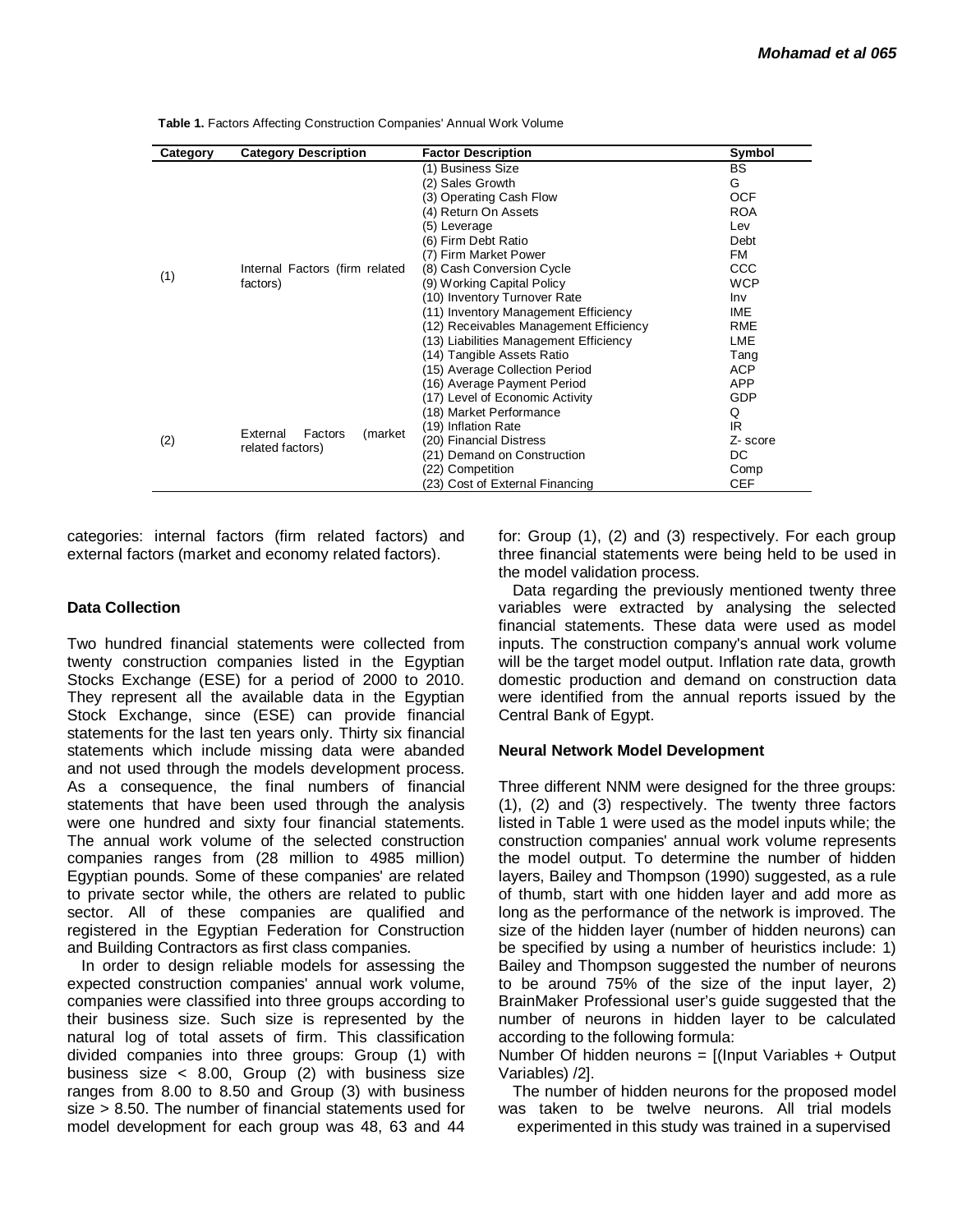

(Note that not all neurons and connections are drawn) **Figure 1.** NN Architecture for Modelling Construction Companies' Annual Work Volume



mode by a back propagation learning algorithm. Data for 48 construction companies' financial statements with business size < 8.00, 63 construction companies' financial statements with business size ranges between 8.00 to 8.50 and 44 construction companies' financial statements with business size > 8.50 are presented to the model as a training data set. Inputs were fed to the proposed network and the output was predicted. Differences between the calculated output and the actual output were then evaluated.

The back propagation algorithm develops the input to output mapping by minimizing the Root Mean Square Error (RMS Error). Figure 1 shows the neural network architecture that give the minimum error during the training process and the best results when applied to the validation set for the three developed models of Groups (1), (2) and (3). In this research, twelve hidden neurons were found to be capable of achieving the best results for assessing construction companies' annual work volume.

#### **Training and Testing the Proposed Neural Network Model**

Training is required to continuously adjust the connection weights between neurons until they reach values that allow the Artificial Neural Network (ANN) to predict outputs that are very close to the actual outputs while being able to generalize well on new cases. In order to develop the (NNM), BrainMaker Professional software package 3.75 has been used for its ease of use; speed of training, and for its host of neural network architectures including back propagation with flexible user selection of training parameters. BrainMaker Professional 3.75 includes a simplified set of procedures for building and executing complete and powerful neural network applications. The user has the ability to specify the learning rate, tolerance, activation functions, number of hidden layer and number of hidden neurons. It also has multiple criteria for stopping training in addition to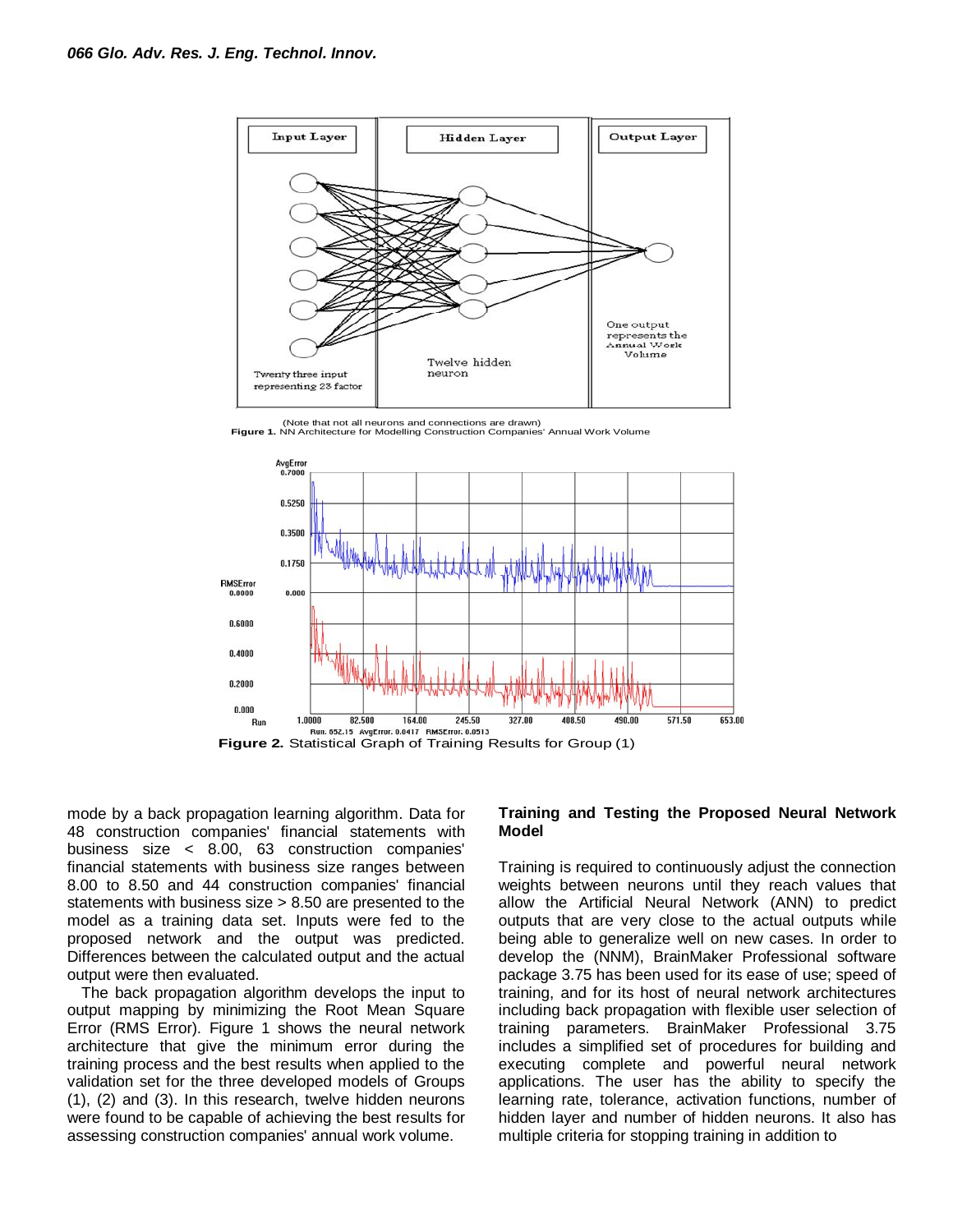



**Figure 4.** Statistical Graph of Training Results for Group (3)

different methods for handling missing data, pattern selection and viewing weight and neuron values throw the training phase.

During training, data were presented to the neural network many thousands of times (called cycles or epochs). After each cycle, the error between the neural network predicted outputs and the actual outputs are propagated backwards to adjust the weights in a manner that is mathematically guaranteed to converge. Several training experiments were conducted to arrive at the best trained model. In these experiments, parameters of the networks structure such as the number of hidden layers, the number of hidden neurons, learning rate, tolerance, and transfer function such as sigmoid function, threshold function, and other functions available on the software were changed and the best results were documented.

After training the network, the user can evaluate the training and testing processes by using the training and testing statistical files. The best model was selected based on reaching acceptable minimum values of the

Root Mean Square Error (RMS Error). For each group the collected data were divided into two sections, training data and validation data. During training, the RMS Error between the actual and predicted values of the construction company's net profit was plotted as shown in Fig. 2, 3 and 4 for groups: (1), (2) and (3) respectively.

From Figures, the horizontal axis is the number of runs attempted by the BrainMaker software to achieve the best architecture which gives the least RMS Error while the vertical axis introducing the RMS Error and the average error at each run. It is obvious that the average error decreases as the number of runs increases and then become stable. The network that was found to be the best architecture for the study on hand has a minimum RMS Error of approximately 5.13, 5.11, 4.83% for groups: (1), (2) and (3) respectively. The network stabilized at this error rate and training was stopped at 652, 574 and 558 runs for groups: (1), (2) and (3) respectively. The architecture, parameters and training results of the best NNM are tabulated in Table 2.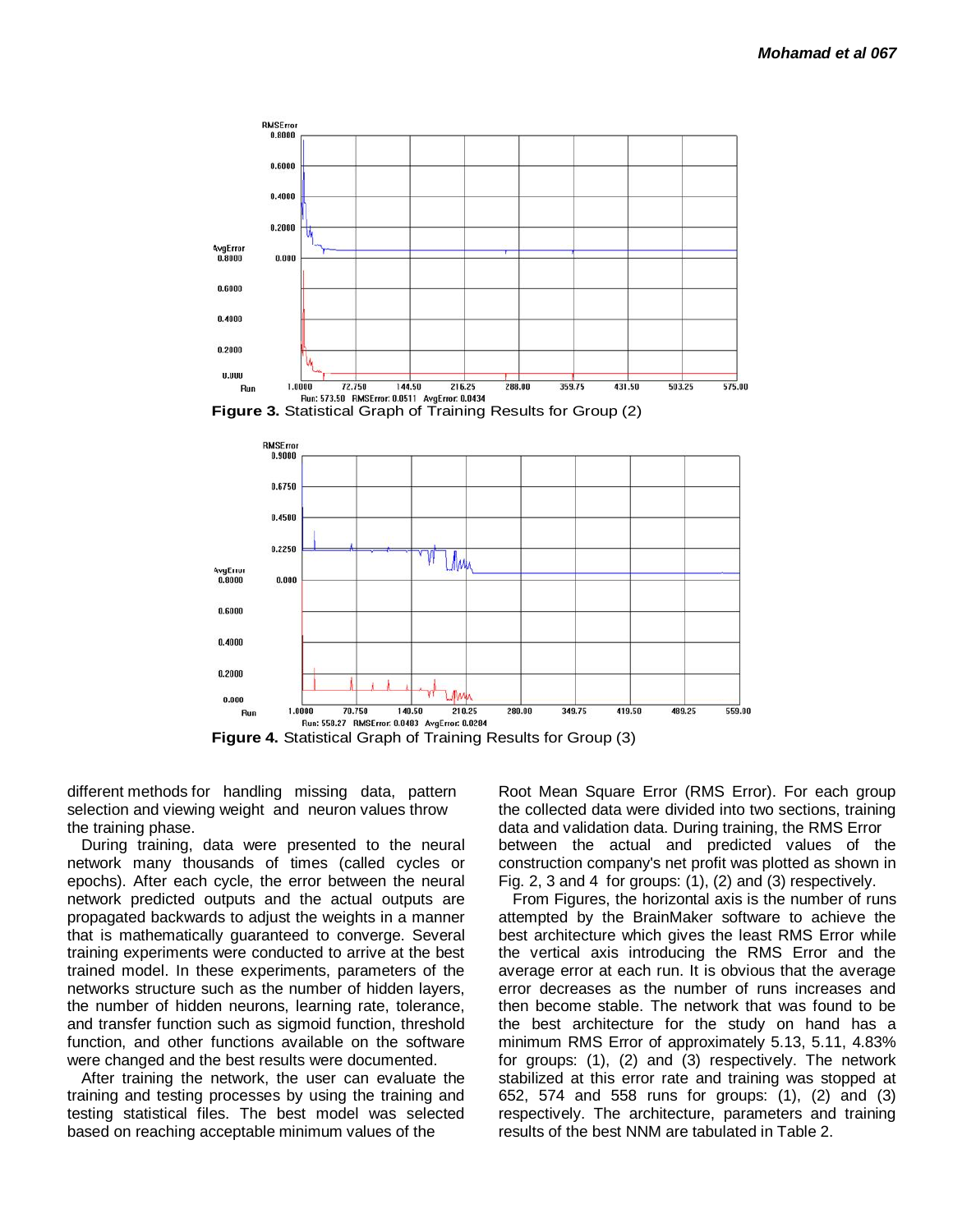|       | <b>NNM best Architecture</b>        |                                                 |                          |                               |               |                             |                                           |                          |
|-------|-------------------------------------|-------------------------------------------------|--------------------------|-------------------------------|---------------|-----------------------------|-------------------------------------------|--------------------------|
| Group | <b>Neurons</b><br>in<br>Input layer | <b>Neurons</b><br><b>Hidden Layers</b><br>Layer | in<br>Layer              | Neurons<br>in Output<br>Layer | Learn<br>Rate | Transfer<br><b>Function</b> | <b>Transfer</b><br><b>Function</b><br>(2) | <b>RMS</b><br>Error<br>% |
|       | 23                                  | 12                                              | $\overline{\phantom{a}}$ |                               | 0.1           | Sigmoid                     | Threshold                                 | 5.13                     |
|       | 23                                  | 12                                              | -                        |                               | 1.0           | Sigmoid                     | Sigmoid                                   | 5.11                     |
|       | 23                                  |                                                 | 5                        |                               | 0.1           | Siamoid                     | Threshold                                 | 4.83                     |

**Table 2.** NNM Architecture, Parameters and Training Results

**Table 3.** NNM Validation Results

| Group | <b>Actual Value</b> | <b>Model Output</b>            | <b>MAPE</b> | <b>RMS</b>  | $R^2$ |  |
|-------|---------------------|--------------------------------|-------------|-------------|-------|--|
|       | 56092079            | 45090000                       | $-19.61$    | 229209.98   | .98   |  |
| (1)   | 28080403            | 20800000                       | $-25.93$    | 151675.06   | .98   |  |
|       | 28554252            | 32355000                       | $-17.53$    | 104255.25   | .98   |  |
|       |                     | <b>Average Absolute Values</b> | 21.02       | 161713      | .98   |  |
|       | 5138289782          | 4241000000                     | $-17.46$    | 14242694.95 | .98   |  |
| (2)   | 4282786408          | 3395000000                     | $-20.73$    | 14091847.75 | .98   |  |
|       | 8340194454          | 6550000000                     | $-21.46$    | 28415784.98 | .98   |  |
|       |                     | <b>Average Absolute Values</b> | 19.89       | 18916775    | .98   |  |
|       | 442226262           | 555500000                      | 25.61       | 2574403.14  | .98   |  |
| (3)   | 300523494           | 266000000                      | $-11.49$    | 784624.86   | .98   |  |
|       | 177703503           | 133000000                      | $-25.16$    | 1015988.70  | .98   |  |
|       |                     | <b>Average Absolute Values</b> | 20.75       | 1458338     | .98   |  |

As it can be seen from Table 2 the best architecture for Group (1) was found to have the following characteristics: one input layer with twenty three neurons,

one hidden layer with twelve neurons and an output layer with one neuron. Sigmoid activation function was used between input / hidden layers and the threshold activation function was used between hidden/output layers. For Group (2) the best architecture was found to have the following characteristics: one input layer with twenty three neurons, one hidden layer with twelve neurons and an output layer with one neuron. Sigmoid activation function was used between input / hidden layer and also was used between hidden/output layers. For Group (3) the best architecture was found to have the following characteristics: one input layer with twenty three neurons, two hidden layer with seven neurons in first one, five neurons on second one and an output layer with one neuron. Sigmoid activation function was used between input / hidden layers and Threshold activation function was used between hidden/output layers.

#### **Neural Network Model Validation**

Once the network was trained and a satisfactory error level was achieved, the validation data that had not been presented to the network during the training process were used to check how well the best trained model predicts the construction companies' annual work volume for a new data that the proposed model never seen before. Three evaluation parameters were used as a basis for evaluating the performance of the trained neural network model: (1) Root Mean Square Error (RMS Error); (2) Mean Absolute Percentage Error (MAP Error); (3) Adjusted Square Multiple  $(R^2)$ . Mathematically, these parameters are defined as follows:

|                    |  |        |  | RMS Error = $1/N$ * (5 (A-P) $^{2})^{0.5}$ |  |
|--------------------|--|--------|--|--------------------------------------------|--|
| MAPF               |  | $=1/N$ |  |                                            |  |
| $(\Sigma P)^2$ (3) |  |        |  |                                            |  |

Where: N= total number of cases presented to the model; A= actual value; P= predicted value. For each group (1), (2) and (3); three observation cases were being held for the validation process. The validation results are summarized in Table 3. The results shown reveal that the developed NNM has good predictive capabilities as the Average Mean Absolute Error (MAPE) for the three groups is about 20.55%.

#### **Multiple Regression Model**

Many problems in engineering and science involve exploring the relationships between two or more variables. Regression analysis is a statistical technique that is very useful for solving these types of problems. In this research, the Multiple Regression Model (MRM) will be used to determine the statistical relationship between a dependent variable (e.g. construction companies' annual work volume) and the independent variables (e.g.,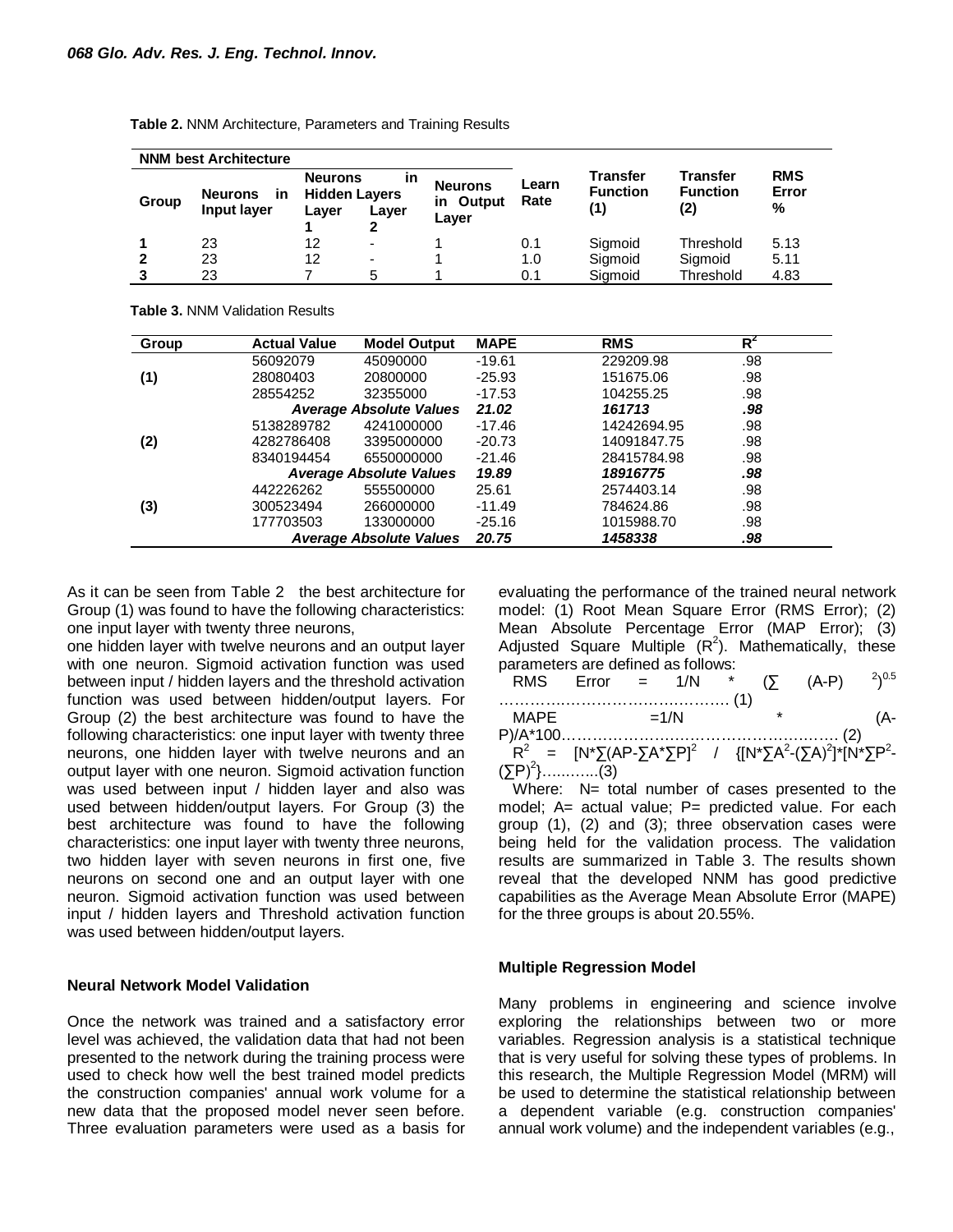| Adjusted square multiple $R^2$ = 1.00<br><i>F</i> ratio = $476638$ , <i>P</i> - value = $0.000$ |                     |            |                  |  |  |  |  |
|-------------------------------------------------------------------------------------------------|---------------------|------------|------------------|--|--|--|--|
| <b>Variables</b>                                                                                | <b>Coefficients</b> | t-ratio    | <b>Partial F</b> |  |  |  |  |
| (Constant)                                                                                      | $-4.859E8$          | $-68.139$  | 0.000            |  |  |  |  |
| <b>Inv</b>                                                                                      | 2007223.386         | 425.279    | 0.000            |  |  |  |  |
| Comp                                                                                            | 0.479               | 110.805    | 0.000            |  |  |  |  |
| <b>IME</b>                                                                                      | 501997.945          | 134.073    | 0.000            |  |  |  |  |
| Q                                                                                               | -427780.338         | $-136.778$ | 0.000            |  |  |  |  |
| Z-score                                                                                         | $-1.882E7$          | $-106.403$ | 0.000            |  |  |  |  |
| <b>LME</b>                                                                                      | 792693.863          | 148.989    | 0.000            |  |  |  |  |
| <b>LEA</b>                                                                                      | 1.382E-5            | 77.139     | 0.000            |  |  |  |  |
| DC                                                                                              | $-1.227$            | -130.343   | 0.000            |  |  |  |  |
| Lev                                                                                             | 357426.004          | 82.049     | 0.000            |  |  |  |  |
| <b>ACP</b>                                                                                      | -34168.109          | $-6.201$   | 0.000            |  |  |  |  |
| <b>RME</b>                                                                                      | $-2.381E6$          | $-28.049$  | 0.000            |  |  |  |  |
| <b>APP</b>                                                                                      | $-859.165$          | $-103.647$ | 0.000            |  |  |  |  |
| <b>BS</b>                                                                                       | 7.484E7             | 75.214     | 0.000            |  |  |  |  |
| Tang                                                                                            | 450497.637          | 21.212     | 0.000            |  |  |  |  |

**Table 4.** MRM (Group (1)) - Using Forward Technique

business size, operating cash flow,…etc.). The responses to the regression model are what the financials ultimately want to estimate. For each of the previously identified companies groups (1), (2) and (3) three multiple regression techniques namely: stepwise, Stepwise and forward techniques were used in order to achieve the best technique that gives the best results in the validation process. MRM was given by the equation:

 $Y = S_0 + S_1^*x_{i1} + S_2^*x_{i2} + \dots + S_p^*x_{ip} +$ €i……………………. (4)

Where:  $i = 1, 2, 3, \dots$  and the following were assumed:  $\bullet$  Y<sub>i</sub> is the response that corresponds to the levels of the explanatory variables:  $x_1$ ,  $x_2$ ,  $x_3$ ... at the i-th observation. •  $\beta_0$ ,  $\beta_1$ ........  $\beta_p$  are the coefficients in the linear relationship. For a single factor ( $p = 1$ ),  $\beta_0$  is the intercept, and  $\beta_1$  is the slope of the straight line defined.

•  $\epsilon_1, \epsilon_2, \ldots, \epsilon_n$  are the errors that create scatter around the linear relationship at each of the  $i = 1$  to n observations.

In order to make estimates of the coefficients in the regression model, the method of least squares is used for its mathematical convenience and its ability to provide explicit expressions for these estimates [12].

#### **Regression Model Development**

SPSS 18 package was used to develop the proposed regression model. SPSS enables the user to select one of the three different techniques stepwise, backward and forward individually. For each of the three groups of construction companies' group (1), (2) and (3) data used for the model development process were organized and saved in Microsoft Excel spreadsheet. The SPSS 18 package is compatible with Microsoft Excel. Therefore, the data exported from Excel to SPSS using the file import option in SPSS.

For a model, that includes twenty three independent variables (complete model) with the use of forty eight,

sixty three and forty four case studies (observations) for groups  $(1)$ ,  $(2)$  and  $(3)$ :

| $F_{critical}$ = $F \alpha$ p-1, n-p |                                    |  |  |
|--------------------------------------|------------------------------------|--|--|
|                                      |                                    |  |  |
| $F_{critical}$ = $F\alpha$ p-1, n-p  |                                    |  |  |
|                                      |                                    |  |  |
| $\mathsf{F}_{\mathsf{critical}}$     | $=$ $\mathsf{F}_{\alpha}$ p-1, n-p |  |  |
|                                      |                                    |  |  |

Where:  $n=$  number of observations;  $p=$  number of independent variables in the complete model plus the constant (total 24). P-1= degree of freedom for the regression, n-p = degree of freedom for the error. Several modelling experiments were conducted; the three most suitable models are shown in Tables 4, 5 and 6 (Appendix-A) for groups (1), (2) and (3) respectively. Table 4 shows that for group (1) the best model was achieved by using the forward technique. The model used fourteen independent variables in order to predict the dependent variable (the construction companies' annual work volume). The results obtained from the statistical analysis showed that, the tolerance value for all of the independent variables was < 0.1 except for one independent variable (Receivables Management Efficiency); its tolerance value was > 0.1. This concludes that, multi-collinearity exist among all of the independent variables except for this variable (Receivables Management Efficiency).The tolerance is an indicator of multi-collinearity, which inflates the variance of the least square estimators and possibly predictions made (M., Attalla, T., Hegazy ,2003).

It can be seen at Table 5 that, the best model for group (2) was achieved throw using the stepwise technique. The model used nineteen independent variables in order to predict the dependent variable (the construction companies' annual work volume). It is observed from the output of the statistical analysis that their were seven independent variables (Liabilities Management Efficiency, Average Payment Period, Growth, Inventory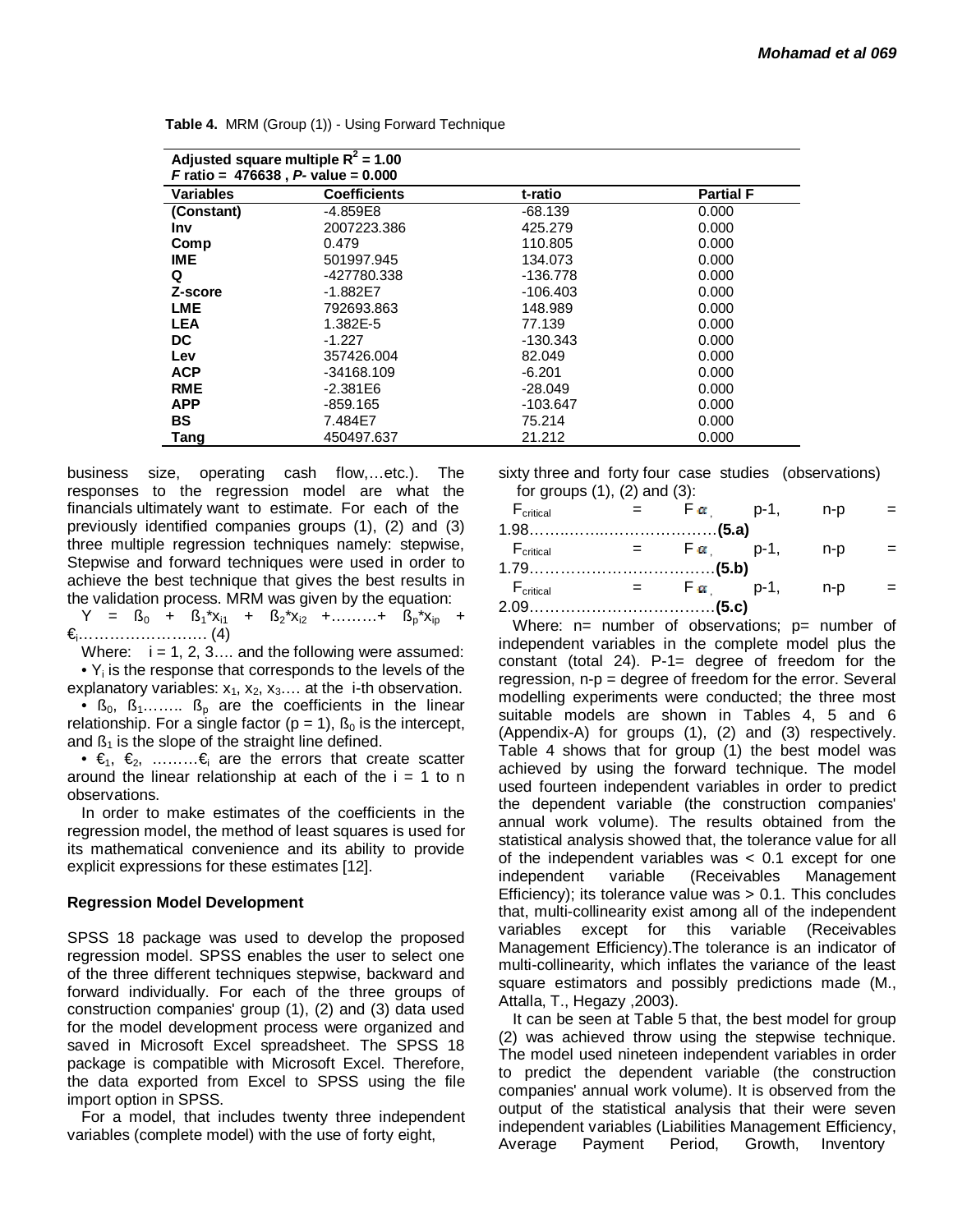| Adjusted square multiple $R^2$ = 1.00                |                     |            |                  |  |  |  |  |  |
|------------------------------------------------------|---------------------|------------|------------------|--|--|--|--|--|
| <i>F</i> ratio = 1845093, <i>P</i> - value = $0.000$ |                     |            |                  |  |  |  |  |  |
| <b>Variables</b>                                     | <b>Coefficients</b> | t-ratio    | <b>Partial F</b> |  |  |  |  |  |
| (Constant)                                           | $-2.026E9$          | $-128.319$ | 0.000            |  |  |  |  |  |
| <b>FMP</b>                                           | 1.470E8             | 214.658    | 0.000            |  |  |  |  |  |
| <b>LEA</b>                                           | 0.042               | 252.025    | 0.000            |  |  |  |  |  |
| <b>CCC</b>                                           | $-161.711$          | -48.595    | 0.000            |  |  |  |  |  |
| <b>LME</b>                                           | 7.029E6             | $-153.10$  | 0.000            |  |  |  |  |  |
| <b>APP</b>                                           | -192.176            | $-6.828$   | 0.000            |  |  |  |  |  |
| G                                                    | $-0.103$            | $-68.806$  | 0.000            |  |  |  |  |  |
| Lev                                                  | 960860.3            | 116.057    | 0.000            |  |  |  |  |  |
| <b>Inv</b>                                           | 6871461             | 180.431    | 0.000            |  |  |  |  |  |
| <b>Debt</b>                                          | $-2.510E6$          | -176.036   | 0.000            |  |  |  |  |  |
| Comp                                                 | $-0.022$            | $-160.206$ | 0.000            |  |  |  |  |  |
| <b>BS</b>                                            | 2.590E8             | 130.953    | 0.000            |  |  |  |  |  |
| <b>CEF</b>                                           | 1155543             | 73.857     | 0.000            |  |  |  |  |  |
| DC                                                   | $-0.155$            | -49.583    | 0.000            |  |  |  |  |  |
| <b>IME</b>                                           | -1.695E6            | $-70.041$  | 0.000            |  |  |  |  |  |
| <b>ACP</b>                                           | 864.226             | 62.799     | 0.000            |  |  |  |  |  |
| <b>WCP</b>                                           | -830336.858         | $-69.711$  | 0.000            |  |  |  |  |  |
| Q                                                    | -44053.590          | $-44.046$  | 0.000            |  |  |  |  |  |
| Z-score                                              | 3.794E7             | 27.673     | 0.000            |  |  |  |  |  |
| <b>RME</b>                                           | 169164.102          | 15.376     | 0.000            |  |  |  |  |  |

**Table 5.** MRM (Group (2)) – Using Stepwise Technique

| Adjusted square multiple $R^2$ = 1.00<br><b>F</b> ratio = $24261$ , P- value = $0.000$ |                     |           |                  |
|----------------------------------------------------------------------------------------|---------------------|-----------|------------------|
| Variables                                                                              | <b>Coefficients</b> | t-ratio   | <b>Partial F</b> |
| (Constant)                                                                             | $-2.274E8$          | $-8.930$  | 0.000            |
| Comp                                                                                   | 0.055               | 12.613    | 0.000            |
| <b>FMP</b>                                                                             | 3.981E7             | 10.939    | 0.000            |
| G                                                                                      | 1.531               | 36.094    | 0.000            |
| <b>ROA</b>                                                                             | 4.284E7             | 15.644    | 0.000            |
| <b>Debt</b>                                                                            | 6334615.46          | 18.401    | 0.000            |
| <b>DC</b>                                                                              | $-0.081$            | -17.076   | 0.000            |
| <b>RME</b>                                                                             | $-2.648E7$          | $-11.602$ | 0.000            |
| <b>CEF</b>                                                                             | $-2.116E6$          | $-13.315$ | 0.000            |
| Q                                                                                      | 1205862.222         | 10.655    | 0.000            |
| Z-score                                                                                | -8.467E8            | $-10.354$ | 0.000            |
| IR.                                                                                    | 3785792.117         | 5.246     | 0.000            |
| <b>LEA</b>                                                                             | 0.020               | $-5.405$  | 0.000            |
| <b>APP</b>                                                                             | -18826.972          | $-3.962$  | 0.000            |
| <b>Tang</b>                                                                            | $-1.171E7$          | $-3.579$  | 0.001            |

Management Efficiency, Average Collection Period, Market Performance, Receivables Management Efficiency) have tolerance value  $> 0.1$  while all the other independent variables have a tolerance value < 0.1, which indicates that multi-collinearity doesn't exist among these seven variables.

Table 6 shows that, for group (3) the best model was achieved also by using the stepwise technique. The model used fourteen independent variables in order to predict the dependent variable (the construction companies' annual work volume). There were seven independent variables (Debt Ratio, Receivables

Management Efficiency, Cost of External Financing, Financial Distress, Level of Economic Activity, Average Payment Period, Tangible Assets Ratio) have a tolerance value > 0.1 this indicates that multi-collinearity doesn't exist among these variables.

Based on statistical tests, it can be concluded that the regression model developed by using the stepwise technique is the most accurate in predicting the dependent variable (construction companies' annual work volume) for Group (2) and (3) while for Group (1) the Forward technique is more accurate in predicting the dependent variable (construction companies' annual work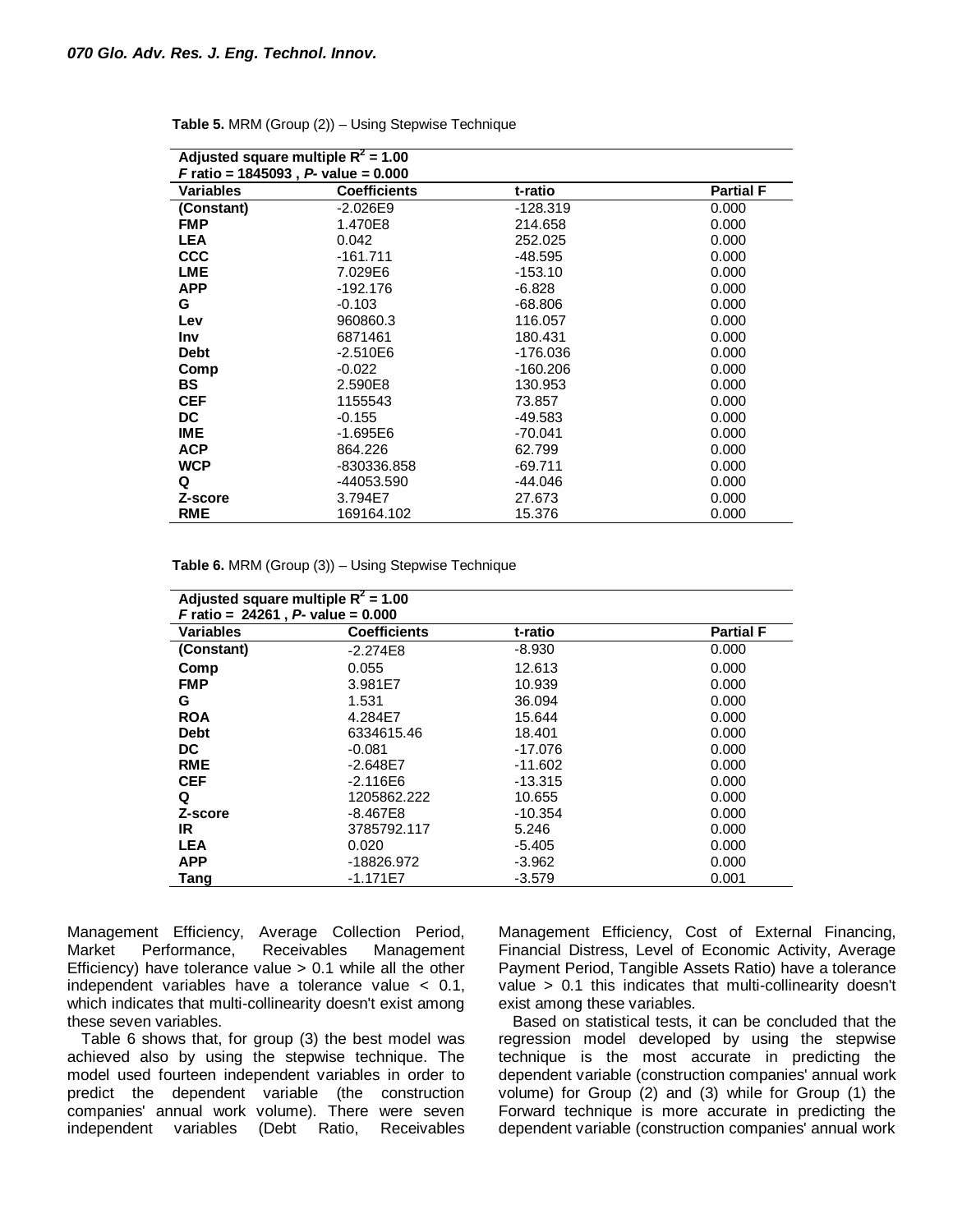| Group | Technique       | <b>Actual Value</b>            | <b>Model Output</b> | <b>MAPE</b> | <b>RMS</b>  | $R^2$ |
|-------|-----------------|--------------------------------|---------------------|-------------|-------------|-------|
|       |                 | 56092079                       | 70912651            | 26.42       | 308761.91   | .98   |
| (1)   | <b>Forward</b>  | 28080403                       | 23515389            | $-16.26$    | 80104.47    | .98   |
|       |                 | 28554252                       | 25565594            | $-10.47$    | 62263.71    | .98   |
|       |                 | <b>Average Absolute Values</b> |                     | 17.72       | 150376      | .98   |
|       |                 | 5138289782                     | 6056707230          | 17.87       | 14577976.51 | .98   |
|       |                 | 4282786408                     | 5100917836          | 19.10       | 12986213.14 | .98   |
| (2)   | <b>Stepwise</b> | 8340194454                     | 9112642103          | 9.26        | 12261073.79 | .98   |
|       |                 | <b>Average Absolute Values</b> |                     | 15.41       | 13275087    | .98   |
|       |                 | 442226262                      | 496294979           | 12.23       | 1228834.48  | .98   |
|       |                 | 300523494                      | 240460711           | $-19.99$    | 1365063.24  | .98   |
| (3)   | <b>Stepwise</b> | 177703503                      | 221623871           | 24.72       | 998190.18   | .98   |
|       |                 | <b>Average Absolute Values</b> |                     | 18.98       | 1197362.63  | .98   |

**Table 7.** Multiple Regression Model Validation Results



**Figure 5.** Prediction Error of NNM and MRM (Group 1)

volume) since these techniques provide a better statistical diagnostics with regard to its F-ratio, t-ratio, Adjusted Square Multiple  $R^2$ .  $R^2 = 1.00$  for the three groups (1), (2) and (3) which means that, the three developed models have the capability to explain 100% of the variability of the data presented for models development process.

# **Regression Model Validation**

For each group: (1), (2), (3) three cases were being held for the validation process. Three evaluation parameters were used to measure the MRM performance: (1) Root Mean Square Error (RMS Error); (2) Mean Absolute Percentage Error (MAPE); (3) Adjusted Square Multiple  $(R<sup>2</sup>)$ . The results of the validation were tabulated in Table 7. As shown in Table 7, for groups (1), (2) and (3); the Mean Absolute Error was 17.72%, 15.41% and 18.98% respectively. These results reveal that the developed model has good predictive capabilities.

### **Comparison between Neural Network Model and Multiple Regression Model**

The results (i.e. predicted values) obtained by using NNM were compared to those obtained by using MRM. Table (8) illustrates a comparison between the predictive capabilities of NNM versus the predictive capability of MRM. This comparison was based on four evaluation parameters: Mean Absolute Percentage Error (MAP Error), Root Mean Square Error (RMS Error), Adjusted Square Multiple  $(R^2)$ , Number of variables.

As shown in Table 8 the results indicated that the MRM performance was better than NNM performance in the four evaluation parameters. For group (1) the values of MAPE, RMS, and  $R^2$  for the MRM were found to be 17.72 %, 150376 and 0.98 respectively, while the values of the same parameters, for NNM were found to be 21.02%, 171013 and 0.98. On the other hand, the number of variables used by NNM to predict the construction companies' annual work volume was twenty three variables, whereas the MRM utilized only fourteen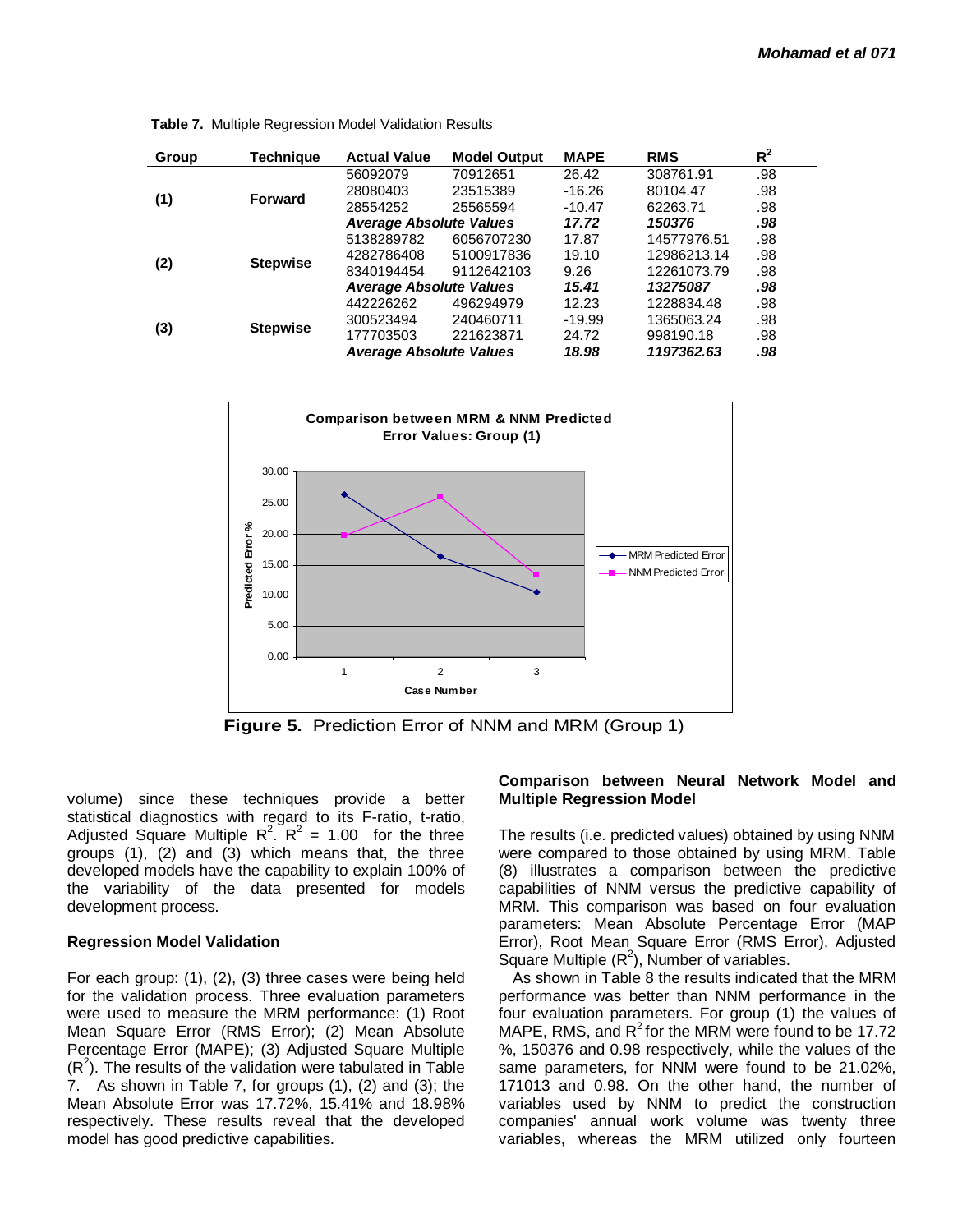# *072 Glo. Adv. Res. J. Eng. Technol. Innov.*

**Table 8.** Performance Comparison between NNM and MRM

|                                |                       |                     | <b>Multiple Regression Model</b> |             |            |                | <b>Neural Network Model</b> |                           |             |            |       |                        |
|--------------------------------|-----------------------|---------------------|----------------------------------|-------------|------------|----------------|-----------------------------|---------------------------|-------------|------------|-------|------------------------|
| Group                          | Case<br><b>Number</b> | <b>Actual Value</b> | <b>Predicted</b><br>Value        | <b>MAPE</b> | <b>RMS</b> | R <sup>2</sup> | Nu.<br>οf<br>variables      | <b>Predicted</b><br>Value | <b>MAPE</b> | <b>RMS</b> | $R^2$ | οf<br>Nu.<br>variables |
|                                | Case 1                | 56092079            | 70912651                         | 26.42       | 308761     | .98            | 14                          | 45090000                  | $-19.61$    | 229209     | .98   | 23                     |
| (1)                            | Case 2                | 28080403            | 23515389                         | $-16.26$    | 80104      | .98            | 14                          | 20800000                  | $-25.93$    | 151675     | .98   | 23                     |
|                                | Case 3                | 28554252            | 25565594                         | $-10.47$    | 62263      | .98            | 14                          | 32355000                  | $-17.53$    | 104255     | .98   | 23                     |
| <b>Average Absolute Values</b> |                       |                     | 17.72                            | 150376      | .98        |                |                             | 21.02                     | 161713      | .98        |       |                        |
|                                | Case 1                | 5138289782          | 6056707230                       | 17.87       | 14577976   | .98            | 19                          | 4241000000                | -17.46      | 14242694   | .98   | 23                     |
| (2)                            | Case 2                | 4282786408          | 5100917836                       | 19.10       | 12986213   | .98            | 19                          | 3395000000                | $-20.73$    | 14091847   | .98   | 23                     |
|                                | Case 3                | 8340194454          | 9112642103                       | 9.26        | 12261073   | .98            | 19                          | 6550000000                | $-21.46$    | 28415784   | .98   | 23                     |
|                                |                       |                     | <b>Average Absolute Values</b>   | 15.41       | 13275087   | .98            |                             |                           | 19.89       | 18916775   | .98   |                        |
|                                | Case 1                | 442226262           | 496294979                        | 12.23       | 1228834    | .98            | 14                          | 555500000                 | 25.61       | 2574403    | .98   | 23                     |
| (3)                            | Case 2                | 300523494           | 240460711                        | $-19.99$    | 1365063    | .98            | 14                          | 266000000                 | -11.49      | 784624     | .98   | 23                     |
|                                | Case 3                | 177703503           | 221623871                        | 24.72       | 998190     | .98            | 14                          | 133000000                 | $-25.16$    | 1015988    | .98   | 23                     |
| <b>Average Absolute Values</b> |                       | 18.98               | 1197362                          | .98         |            |                | 20.75                       | 1458338                   | .98         |            |       |                        |



**Figure 6.** Prediction Error of NMM and MRM (group 2)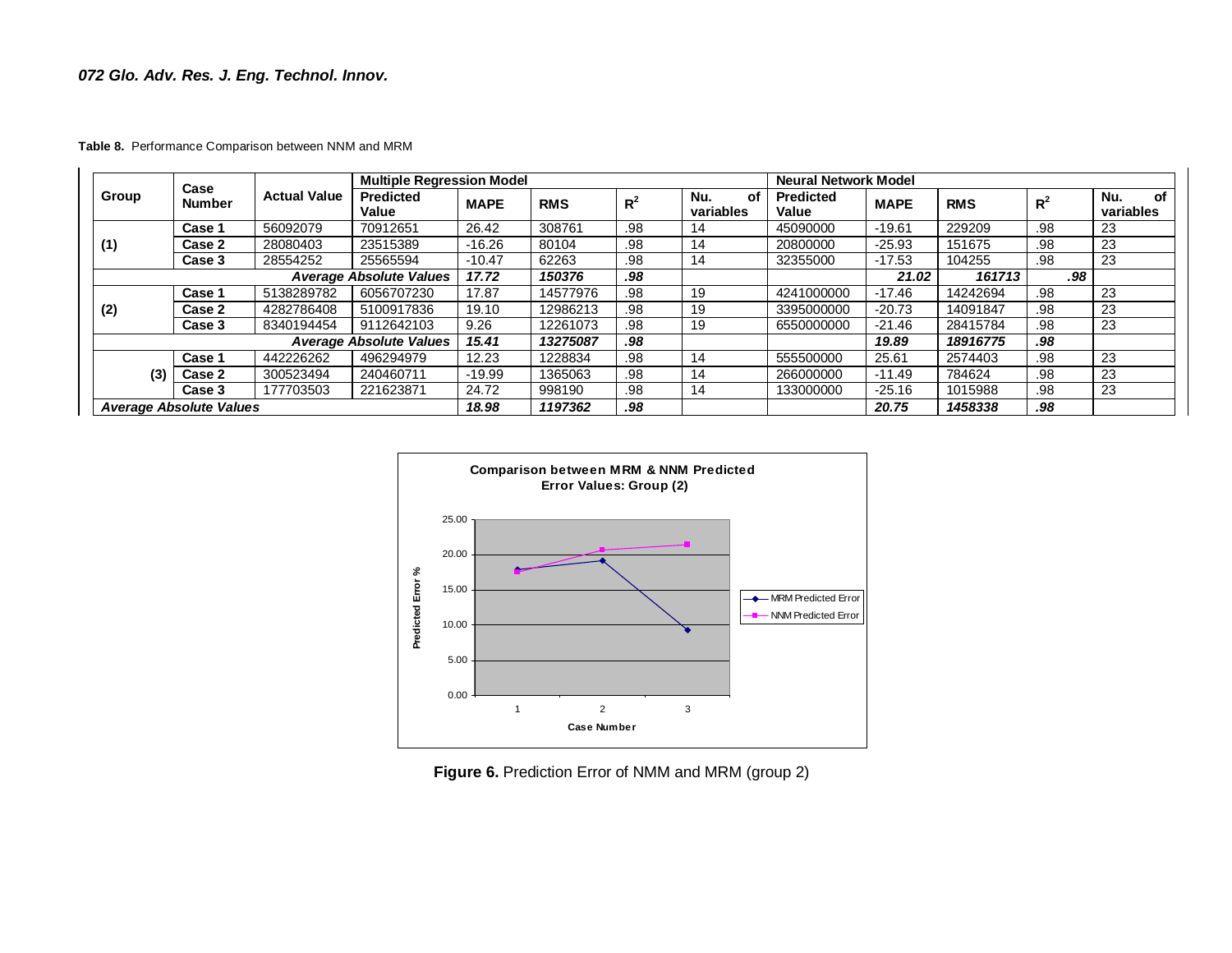

**Figure 7.** Prediction Error of NNM and MRM (Group 3)

variables. For group (2) the values of MAPE, RMS, and  $R^2$  for the MRM were found to be 15.41 %, 13275087 and 0.98 respectively, while the values of the same parameters, for NNM were found to be 19.89 %, 18916775 and 0.98. On the other hand, the number of variables used by NNM to predict the construction companies' annual work volume was twenty three variables, whereas the MRM utilized only nineteen variables. For group (3) the values of MAPE, RMS, and  $R^2$  for the MRM were found to be 18.98 %, 1197362 and 0.98 respectively, while the values of the same parameters, for NNM were found to be 20.75 %, 1458338 and 0.98. On the other hand, the number of variables used by NNM to predict the construction companies' annual work volume was twenty three variables, whereas the MRM utilized only fourteen variables. From a planner or user's point of view , the ability to use more variables in predicting the construction companies' annual work volume may be advantageous.

Another useful comparison is to plot the prediction error (Actual-Predicted), for each case, for NNM and MRM. This comparison gives clear indication about the accuracy of each model. This was made for the three Groups (1), (2) and (3) as shown in Figures 5, 6, 7 For Group (1): Fig. 5 shows that, the predicted Error obtained from MRM for case (2) and (3) were smaller than the predicted error obtained from NNM. Conversely, for case (1) the predicted error obtained from NNM is smaller than those obtained from MRM. For Group (2): Fig. 6 shows that, the predicted error obtained by using MRM for cases (2) and (3) was smaller than the predicted error obtained by using NNM, while for case (1) the two predicted errors are nearly the same. For Group (3): Fig. 7 shows that, the predicted error obtained from MRM for case (1)and (3) was smaller than the predicted error obtained from NNM, while for case (2) the predicted error obtained from MRM was greater than the predicted error obtained from NNM. In

general, the prediction error plot indicates that MRM was found to be more accurate and reliable tool for construction companies' annual work volume assessment than NNM.

# **CONCLUSION**

This paper introduced an attempt to develop NNM and MRM models which can be effectively used to predict the construction companies' annual work volume. A comprehensive literature review was made to identify the most important factors affecting construction companies' annual work volume. Twenty three factors were identified as the most significant factors affecting the construction companies' annual work volume. Financial statements for 164 Egyptian construction companies were analyzed and data regarding the twenty three significant factors were extracting. The companies were classified into three groups (1), (2) and (3) according to their business size. Each group has a number of cases for model development and other cases for model validation. It can be concluded from the results of this study that:

1.The use of the NNM and MRM helps financial managers to assess the expected annual work volume of their construction companies which leads to profit maximization and raises the confidence level between stockholders and companies' managers.

2.The results indicated that both NNM and MRM can be effectively used to asses the construction companies annual work volume, but MRM performance showed more accuracy than NNM.

3.The accuracy of the developed MRM model was about *81%* which might be a result of that the developed models were based on the available financial statements on the Egyptian Stocks Exchange (ESE). It is expected that with the availability of more data, in the future, the accuracy of the developed model can be greatly enhanced. So, it is recommended that the developed